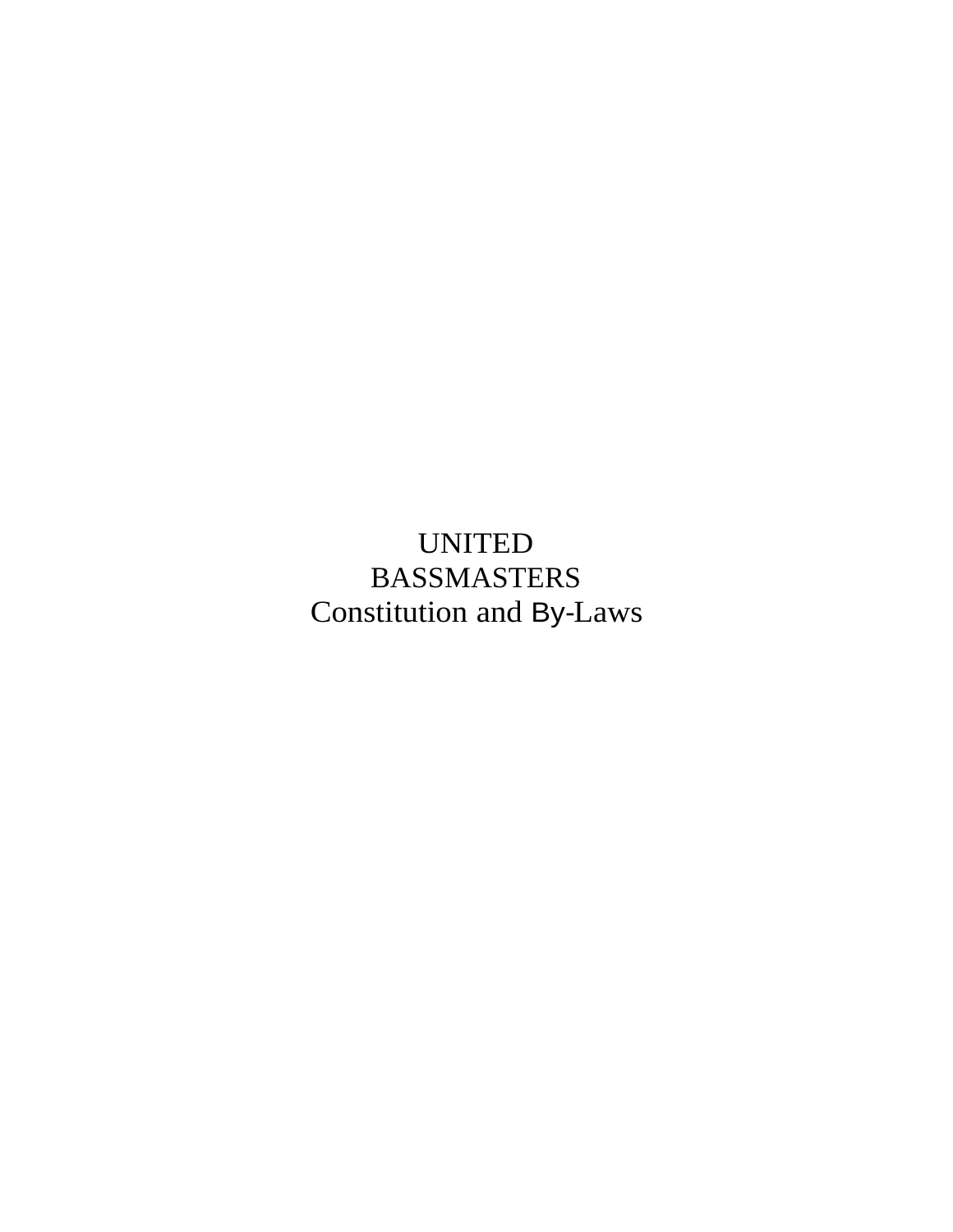# **CONSTITUTIONAL BY-LAWS OF UNITED BASSMASTERS ARTICLE I. Name and Purpose**

SectionA. Name

This organization shall be called the United Bassmasters.

#### Section B. Purpose:

- 1. The advancement of the sport of bass fishing.
- 2. To offer membership opportunities to interested persons regardless of race, creed or national origin.
- 3. To improve our skills as bass fishermen through the free exchange of new and proven techniques among the membership.
- 4. To encourage the love of bass fishing among our youth.
- 5. To enhance the public image of bass fishermen through continual community involvement and support.
- 6. To assist members and their families in their hour of need or in times of bereavement.
- 7. To promote full adherence to all conservation codes and to demand clean air and water standard
- 8. To support our state conservations departments and offer our organized moral and political support and encouragement.
- 9. To function as a dynamic and effective link with other chapters of the State T.B.F. embracing the principles and purposes of F.L.W Sportsman Society®.

### **ARTICLE II. Membership**

- SectionA. United Bassmasters shall maintain at least six (6) regular members.
- Section B. Requirements for Regular Membership (amended 2008).

To become a regular member, a person shall:

- I. Be recommended by a member at a regular monthly meeting.
- 2. Be approved for membership by at least two-thirds of the members present at a regularly scheduled meeting by secret ballot and attend at least 3 meeting within that year.
- 3. Any guest anglers that fishes with United Bassmasters, will only be allowed to fish twice no exceptions. All members must be at least 16 years of age.
- 4. Be or become a member of F.L.W and T.B.F.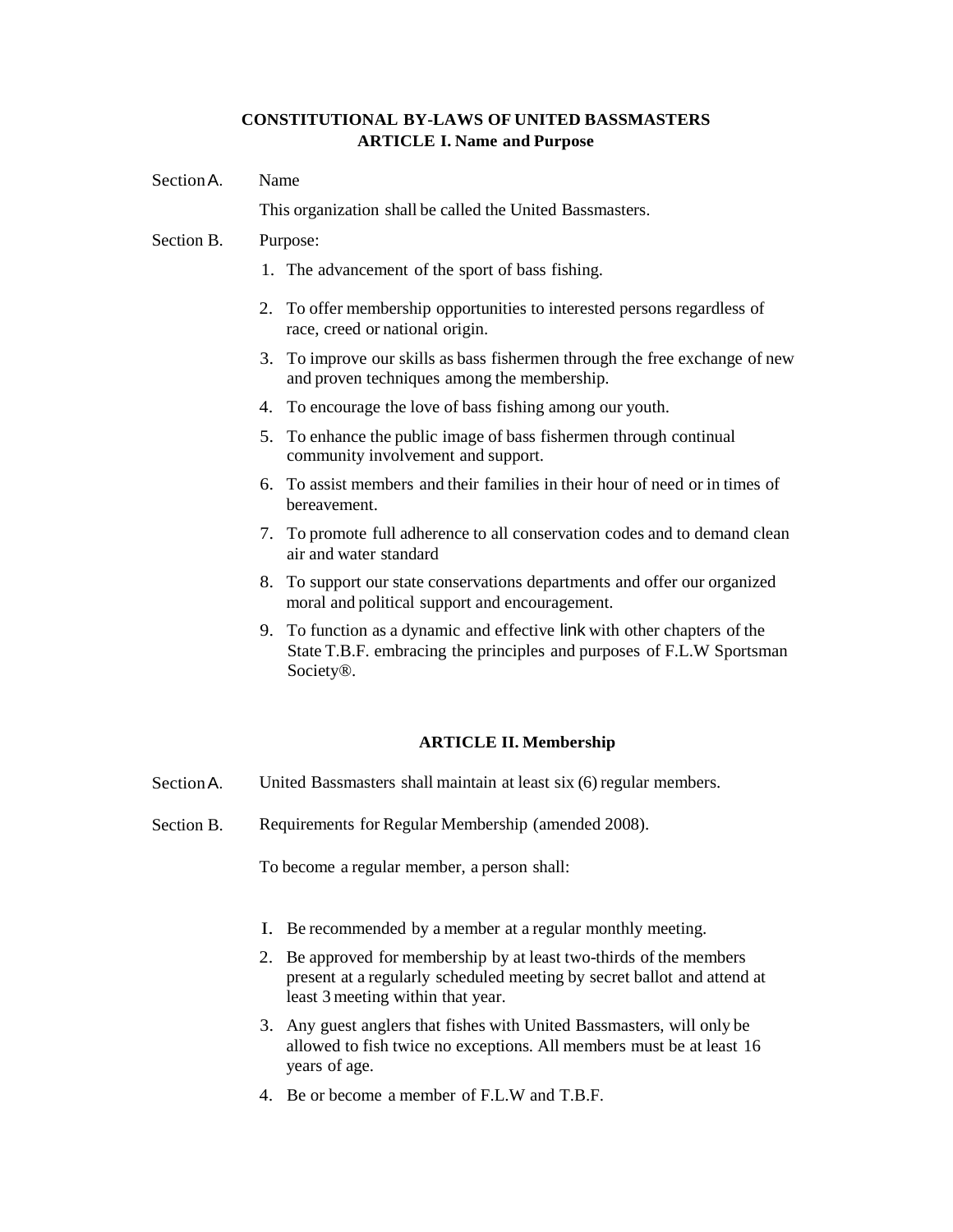#### Section C. Non-Boaters

The United Bassmasters non-boaters on the regular roster shall not exceed 30% of the membership.

Section D. Membership Dues and Assessments

The membership dues and assessments shall be payable as follows:

- 1. Pay a \$15.00 annual membership fee at the regularly scheduled January meeting.
- 2. Pay \$10.00 per month in dues at each regularly scheduled monthly meeting. Members who renew their membership after the January meeting are still responsible for the entire annual dues of United Bassmasters.
- 3. Other assessments as approved by the membership for fund raising projects.
- 4. You cannot renew your membership until all fees and assessments have been paid for the previous year.
- *5.* F.L.W. membership dues are also required at the current rate.

#### Section E. Termination of Membership Procedures

1. Voluntary Termination

A voluntary termination is one in which a member in good standing notifies the Executive Board that for personal reasons, he will end his association with United Bassmasters.

2. Involuntary Termination

The following acts will constitute cause for a member's involuntary termination from United Bassmasters.

- a. Use of alcoholic beverages before or during tournament hours.
- b. Use of illegal drugs at any time.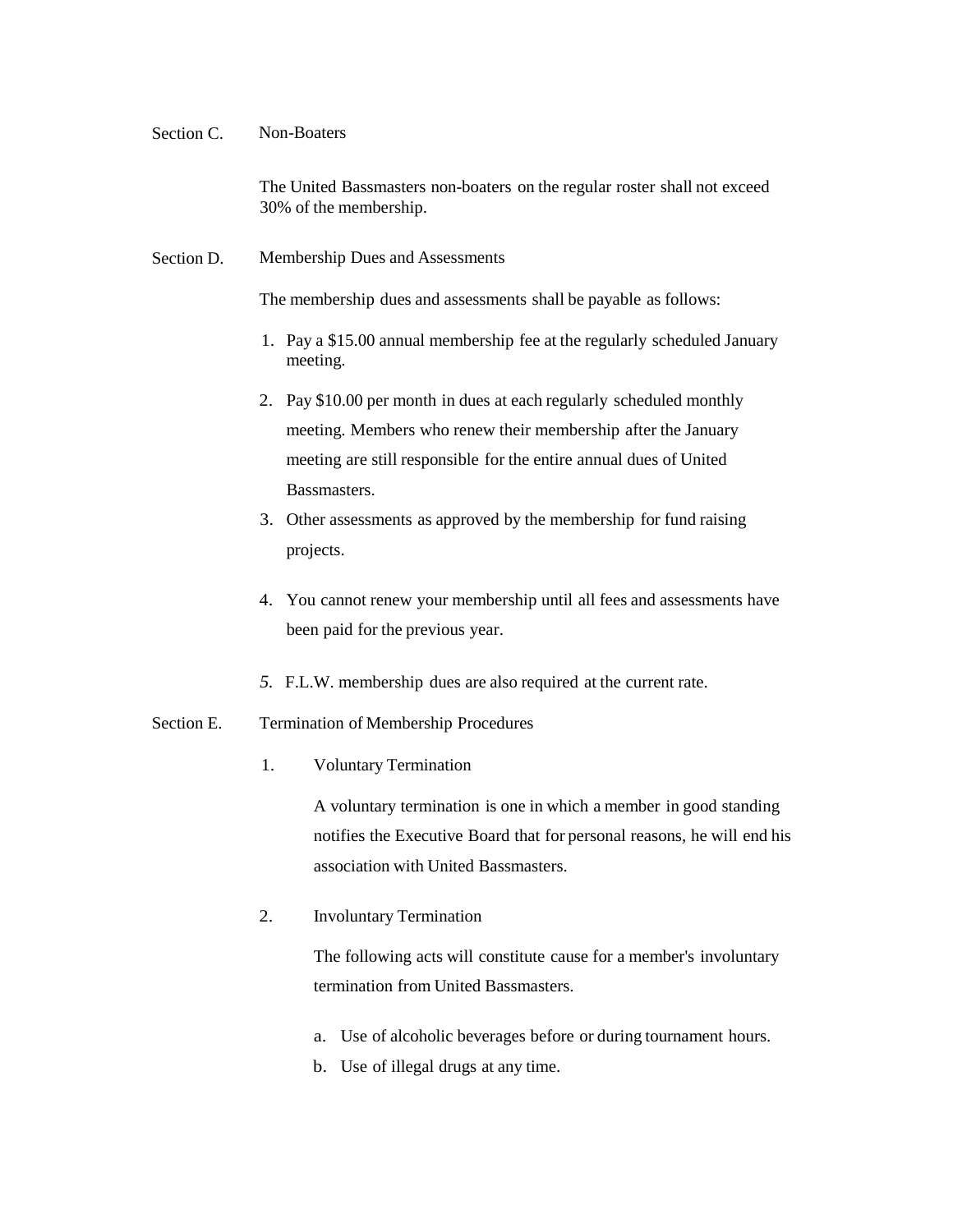- c. Conduct that grossly damages the integrity of United Bassmasters.
- d. Without proper justification, being 90 days or more overdue in paying all dues and assessments.
- e. Termination of membership shall require a vote of two-thirds of the members present at a regularly scheduled meeting by secret ballot. Terminated members shall be notified by letter of this action.
- 3. Leave of Absence

A leave of absence is when a member, for personal reasons, decides to temporarily suspend his membership for a period not to exceed one year while maintaining his membership slot in the club. The member must notify the Executive Board of his request for leave of absence status and the Board must approve it. While on this status, the member will not be allowed to fish any club tournaments or attend any club functions, he will be allowed to fish and participate in tournaments of organizations affiliated with the club.

#### Section F. Procedures for Re-Instatement

- 1. Re-Instatement after Voluntary Termination
	- a. Wait for a period of 6 months.
	- b. Write to United Bassmasters requesting re-instatement.
	- c. Be approved for immediate re-instatement by a vote of two-thirds of members present at a regularly scheduled meeting by secret ballot.
	- d. If not paid the previous January, pay the \$15.00 annual assessment.
- 2. Re-Instatement after Involuntary Termination
	- a. Wait for a period of one year.
	- b. Write to United Bassmasters requesting re-instatement.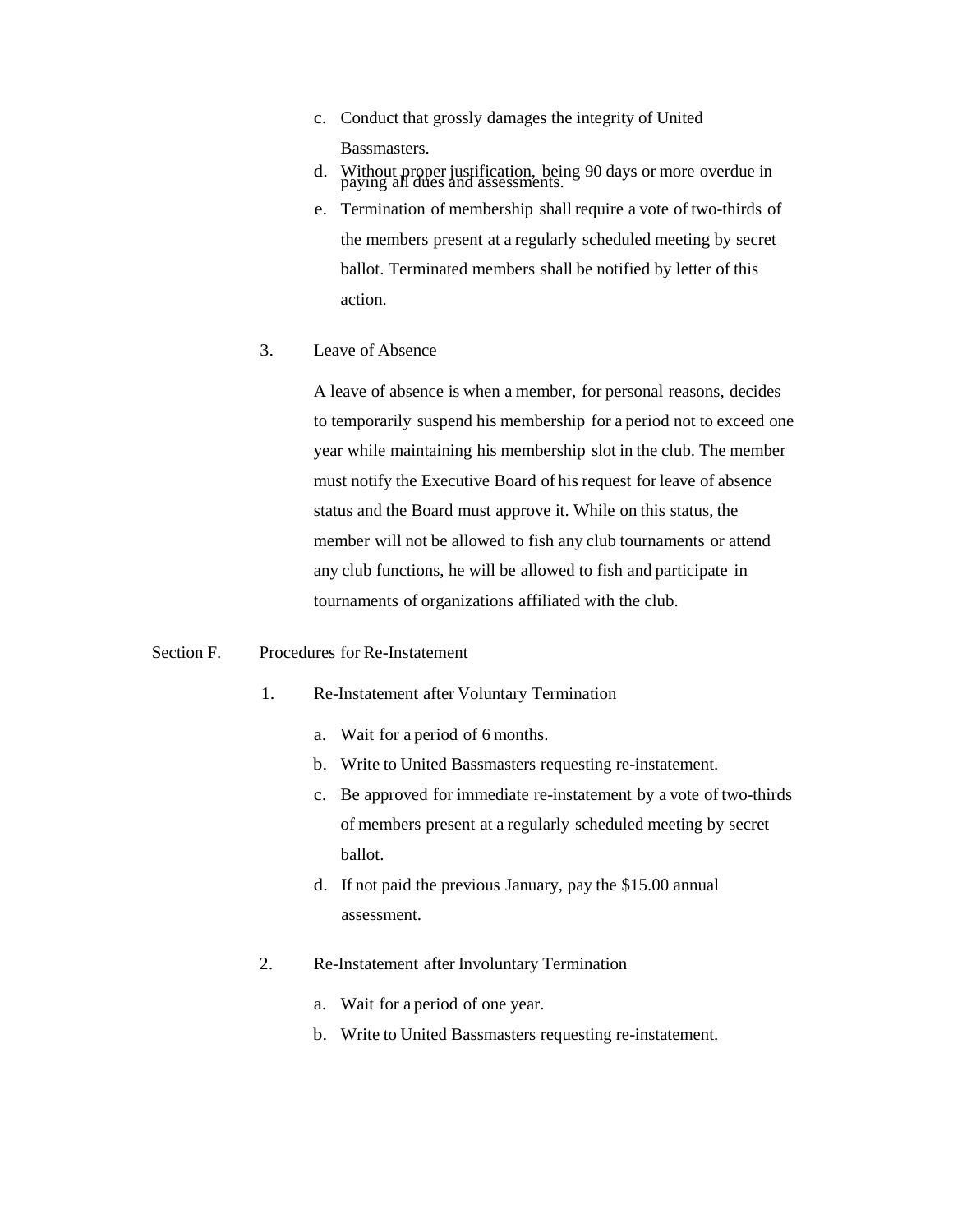- c. Be approved for immediate re-instatement by a vote of two-thirds of members present at a regularly scheduled meeting by secret ballot.
- d. Pay any outstanding debt owed.
- 3. Re-Instatement after Leave of Absence
	- a. Wait for a period of 6 months but no longer than one year.
	- b. Notify United Bassmasters that you are re-instating your membership.
	- c. If not paid the previous January, pay your \$15.00 annual assessment.
- Section G. Meetings of Members

The membership shall hold regular meetings at 3:00p.m. on the 3<sup>rd</sup> Sunday of each month at a site designated by the Executive Board.

Section H. When the club votes on something the vote is final with no changes and there will be no voting against the standing by-laws for the current standing year. (By-Law changes are once a year).

# **ARTICLE ill.Election of Officers andTheirBasic Duties**

Section A. The election of officers shall be held at a regularly scheduled meeting during the month of December. Nomination of prospective officers shall be made at this meeting. Inthe event less than one-third of the total membership is present, voting will be delayed until the January meeting.

> The term of Club officers will be one year. There is no limit to the number of terms that officers can hold if the Club wants them to except if the officer decides not to run.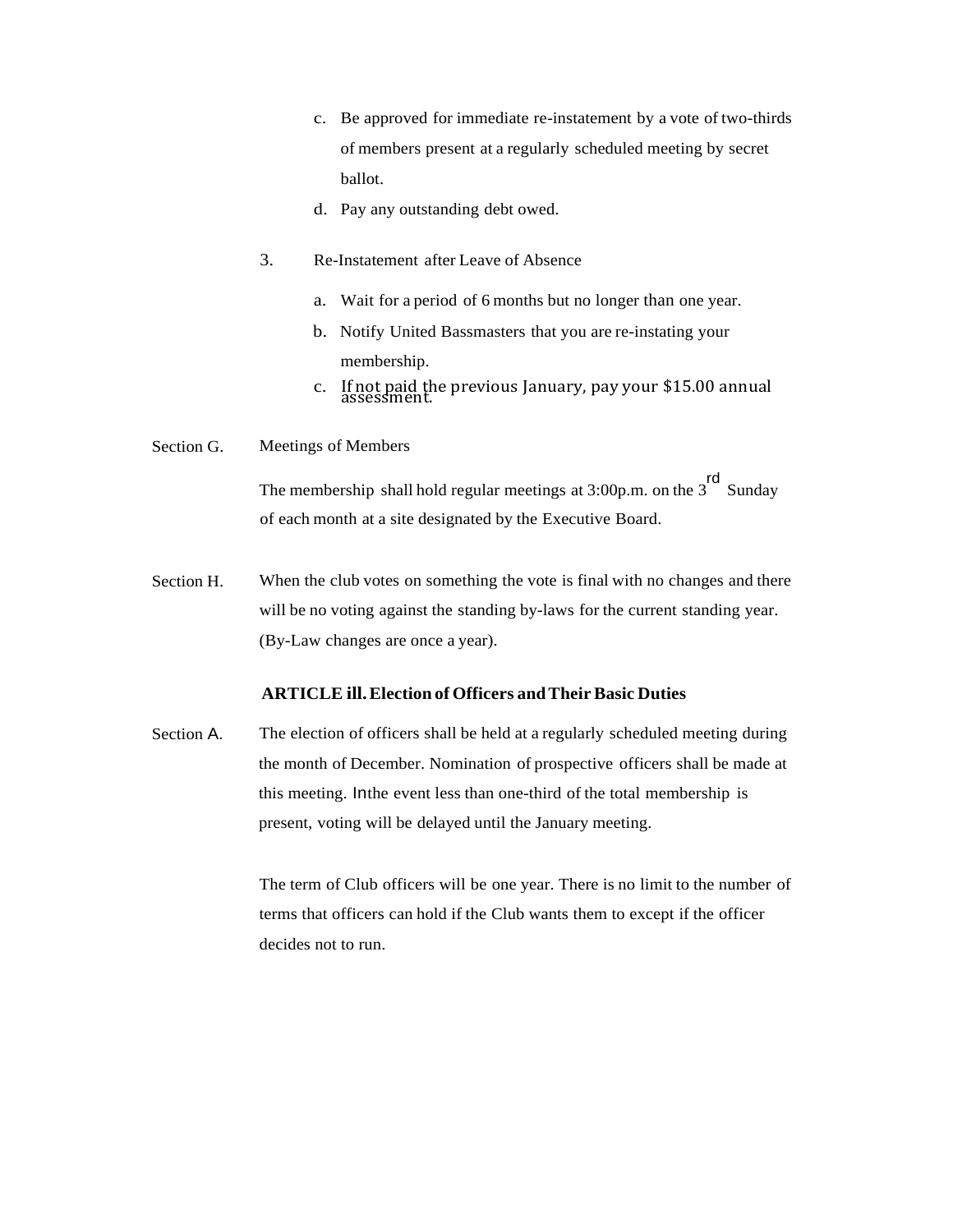Section B.

Section C.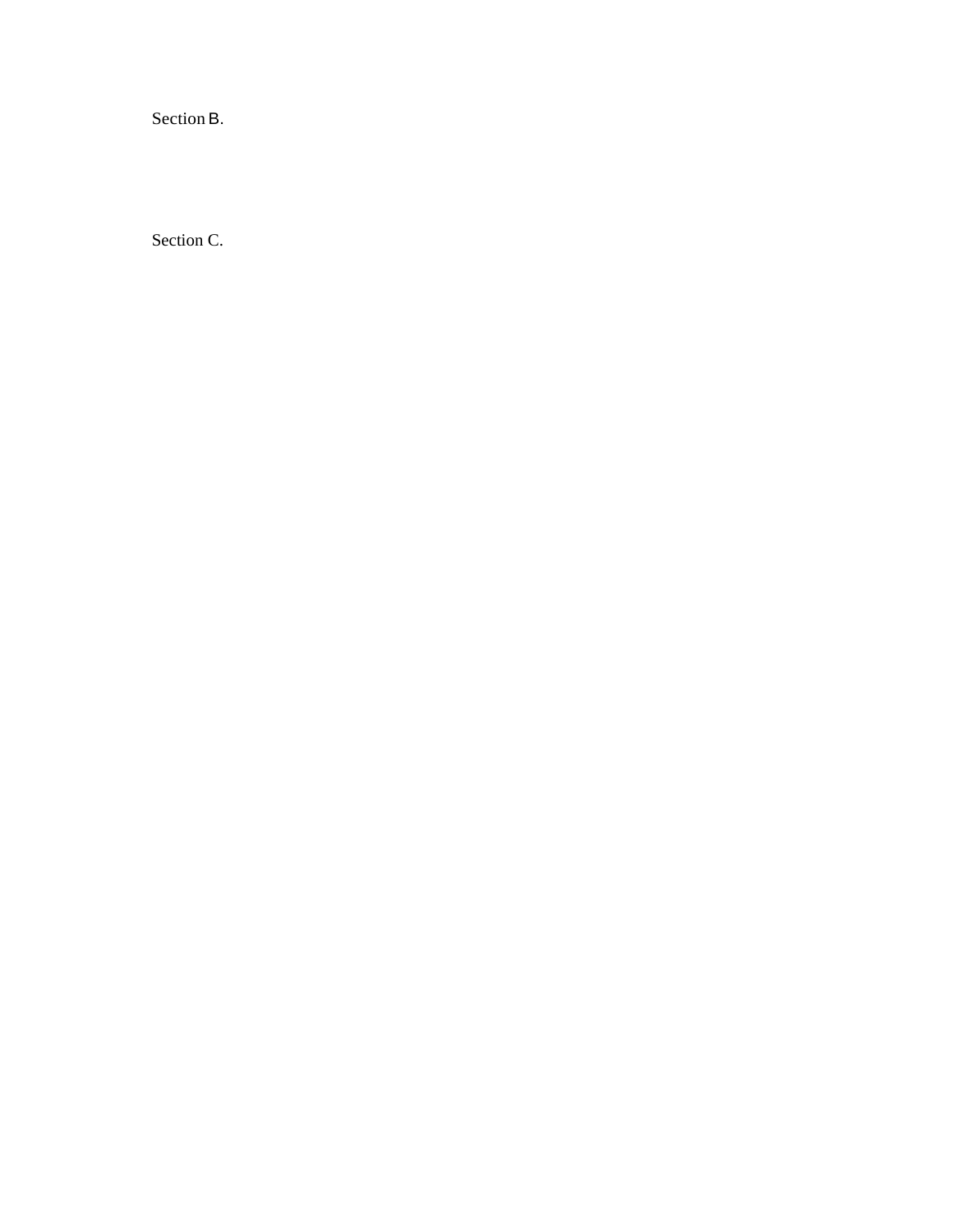Club officers shall consist of the President, Vice-President, Recording Secretary, Corresponding Secretary, Treasurer, Recording Treasurer, Tournament Director and Chaplain.

### Duties of Officers

President -Presides over regularly scheduled club meetings, represents the club in meetings with outside entities, settles disputes and performs other duties as the position dictates.

Vice-President -Handles the duties of the President in his absence and performs other functions as requested by the President.

Recording Secretary -Records minutes of all meetings, and provides copies of minutes to all members.

Federation Secretary- Prepare correspondence from club to all outside agencies. Maintains regular liaison between the club, National T.B.F. and the state T.BF. Chapter Federation.

Treasurer -Maintain club banking account. Prepare monthly statement for membership approval. All member's financial payments will be given a receipt upon completion of each transaction, and a financial report will be given during each meeting. (Amended 2015)

Recording Treasurer- Collect's money at meetings; maintains accurate records of money handled to insure its proper disposition. Turns in all monies collected to the Treasurer for deposit.

Tournament Director- Presides over conduct of tournament at selected lake sites. Secures necessary permits as required by state and local agencies. Coordinates fishing schedules with lakeside marinas as needed. Selects a committee to assist in planning the tournament schedule. Provides a list of tournament lakes, landings, hours of competition and provides information for the year-end awards banquet. Have a list of all anglers fishing each tournament and check off each angler as they arrive safely back to the landing. He also assigns an alternate director to assist him.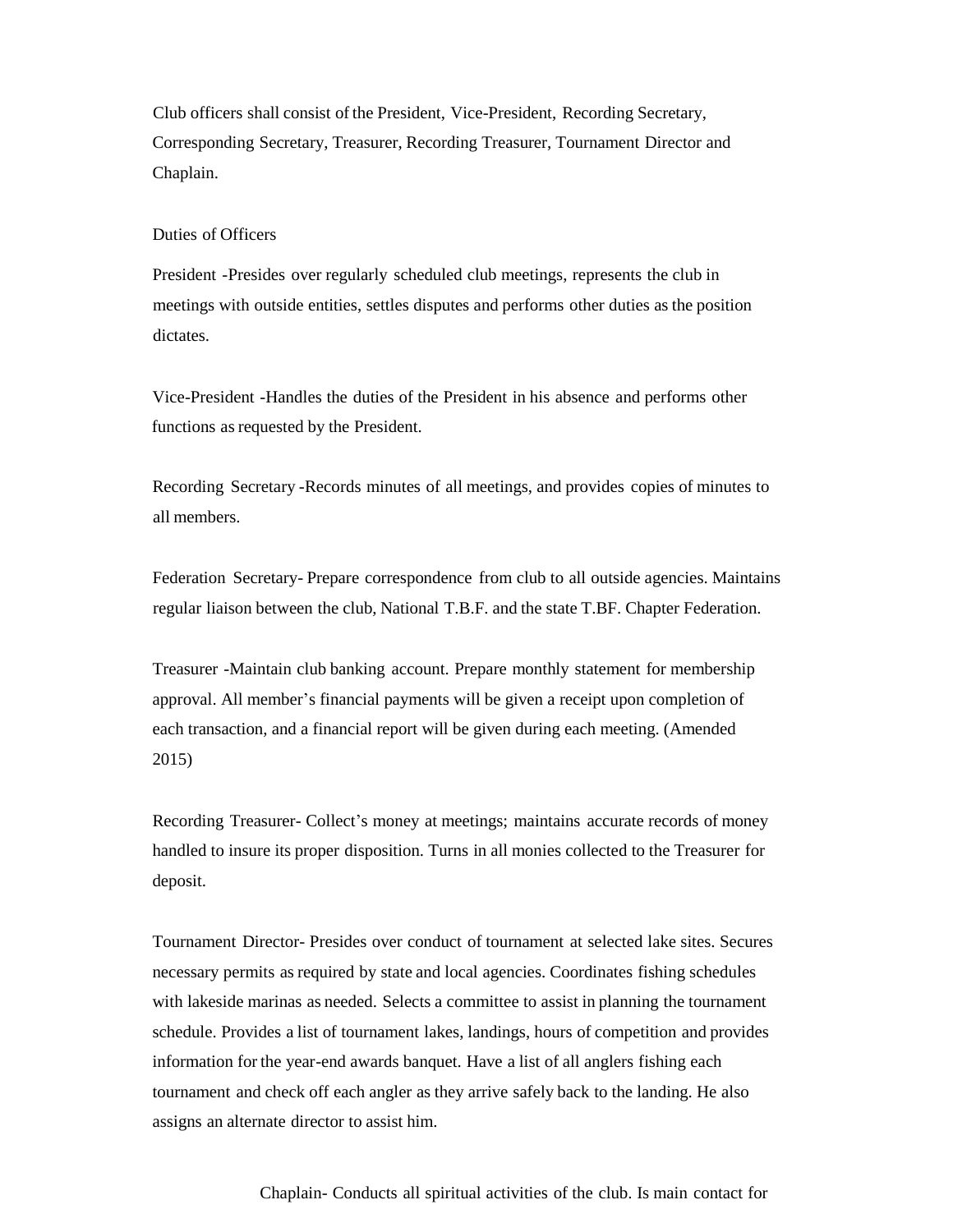sick club members or their sick family member's.

Public Relations Director- Plans, organizes and directs club activities related to community relations and support. Chairs the Youth Committee and oversees Youth Project.

Section D. Eligibility for Holding Office

To be eligible for an office a member must:

- 1. Have been a member for six months.
- 2. Have attended at least 75% of the chapter meetings and 75% of chapter functions during 12month period.
- 3. Have shown an active interest in all chapter functions.
- 4. Maintain current F.L.W. memberships.

#### Section E. Removal of Club Officers

If any duly elected officer of United Bassmasters becomes negligent and fails to carry out his assigned duties, the other Executive Board members shall give in writing a notice of warning to that officer. Should that officer's negligent or detrimental conduct continue, the other Executive Board Member's shall seek impeachment of the officer by a secret ballot vote of two- thirds of the members on active role.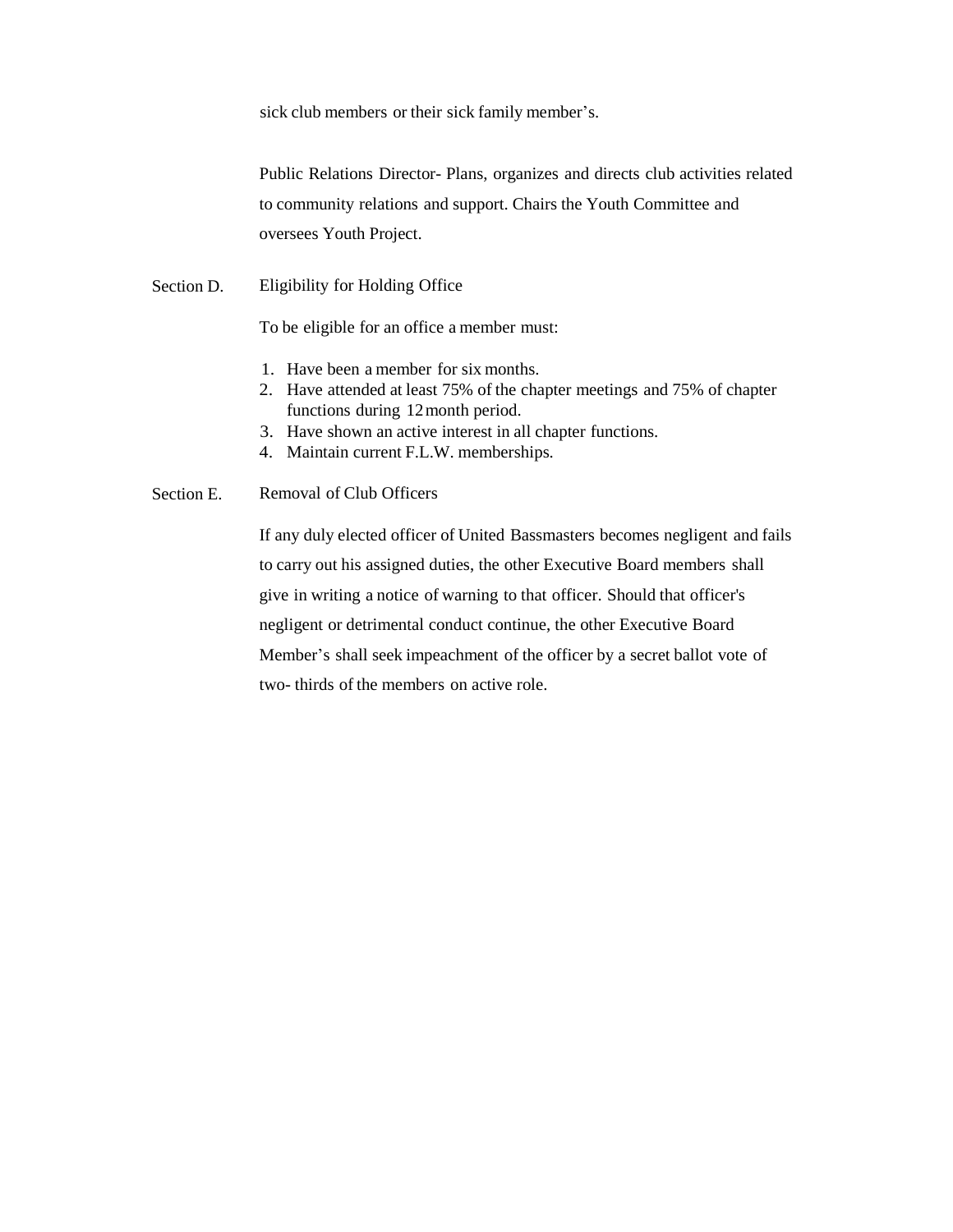#### ARTICLE IV. Standing Committees

All Standing Committees will serve for one year or until a new committee is appointed. The term of the committee will coincide with that of the president.

- I. Executive Board -TheExecutive Board shall consist ofthe nine (9) Elected officers as designated in Article III.
	- a. The president will call all meeting of the Board and preside over the meetings.
	- b. The recording secretary will record the minutes of these meetings.
	- c. The board will decide on all protests and by-law violations when appropriately received.
	- d. The board will develop agendas for the monthly meetings.
- 2. Youth Committee -The purpose of this committee is to plan, organize, and implement a Youth Project; to introduce young people to the goals of F.L.W. and T.B.F.; to give them a basis for respect of our national heritage, an appreciation of the basic rules of honesty, integrity, fair play and good sportsmanship, and to give them an introduction to the joy of bass fishing.
- 4. Conservation Committee- The purpose of this committee shall be to protect our natural environment from harmful change; to document and report to the proper authority's violations of local, state and federal anti-pollution laws, statutes, regulations, ordinances, and other regulatory devices; to undertake informational and educational programs to bring public awareness of threats to our environment.
- 4. Tournament Committee- The purpose of this committee shall be to plan, organize and operate all club tournaments. The tournament committee will draft tournament rules which must be approved by the general membership. The committee will keep tournament records, enforce all tournament rules and investigate all protests concerning tournaments. (Amended 2008)
- A. Selection process for lakes is done by the Tournament Committee. Once the elections are made, there will be no changes except as stated in 4B. Club schedule of tournaments will be published in by December forthe upcoming season.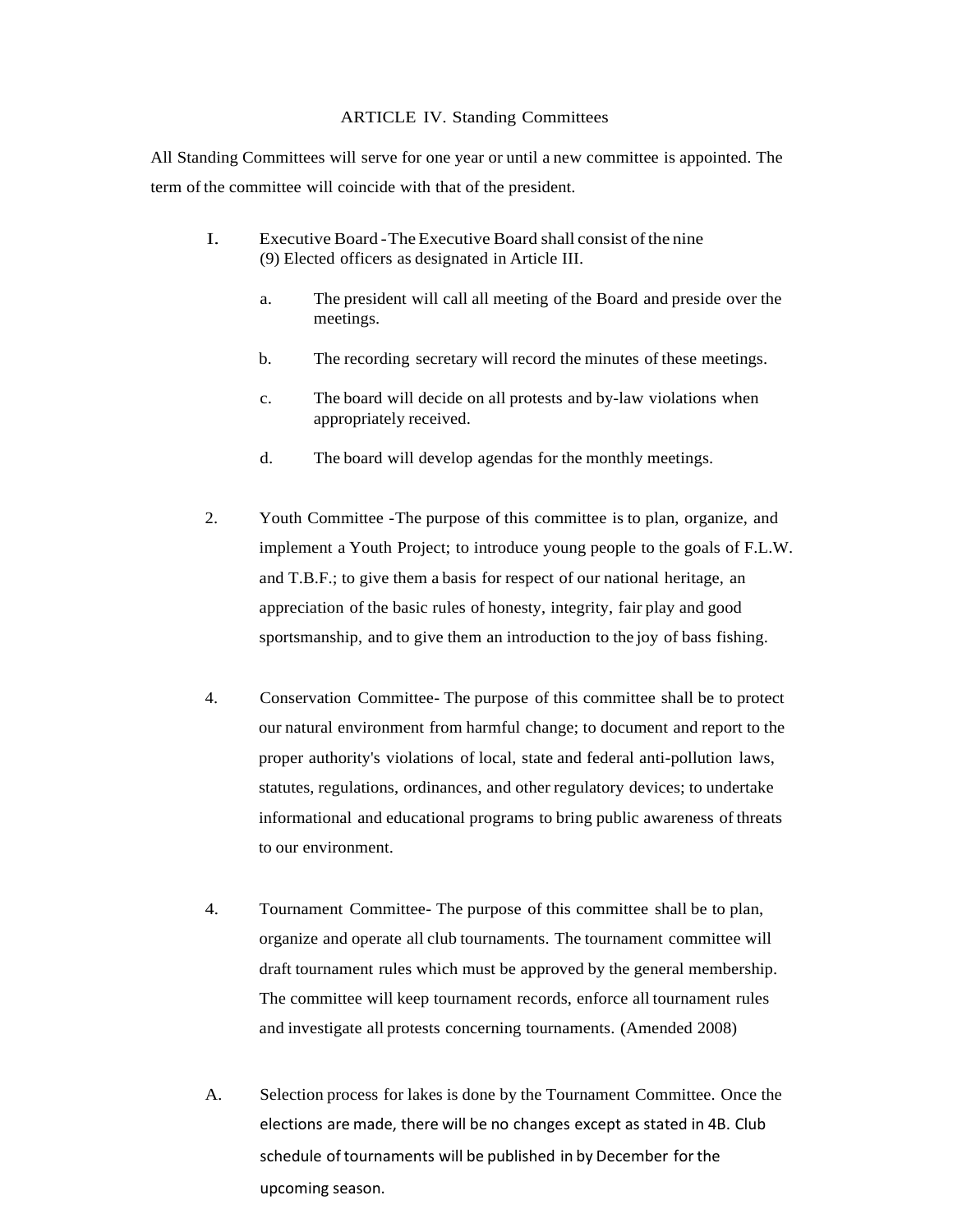- B. Tournaments will be cancelled by the Tournament Director, the President and the Vice President together when cancelling a tournament more than three (3) days before the tournament. Tournaments cancelled due to bad weather will be done the night before or the day of the tournament.
- C. Tournament times are from safe light until 3:00 p.m. There will be no changes other than to allow another club to weigh in first. Exception will be to participate in a tournament with another club, then the time can be adjusted to 4:00 p.m. or what is agreed upon by membership of both clubs. (Amended 2015)
- D. All non-boaters will be paired up 30 minutes prior to blast off. Any angler that will be late must be at the landing prior to blast off; if you miss blast off and still desire to fish you will lose a half days weight. There isn't a limit on the number of rods a co-angler can bring.
- E. Any tournament protest will be made no greater than 15minutes after weighin (scales closed). All tie-breakers will be determined by the angler who caught the biggest fish at the time of weigh-in. Second by the heaviest sack at the time of weigh-in and third by a flip of a coin.
- F. The following constitutes a tournament ready boat:
	- 1. All safety equipment is working and installed
	- 2. Running lights are working
	- 3. Trolling motor is working
	- 4. Live well is working
	- *5.* Big engine is working
	- 6. Able to carry two (2) people safely
	- 7. Has a seat in the back of the boat for non-boater

*5.* Open Tournament Committee- The purpose of this committee shall be to plan, organize and operate the open tournament. The Open Tournament Committee will draft tournament rules which must be approved by the general membership. The committee will keep tournament records, enforce all tournament rules and investigate all protests concerning the open